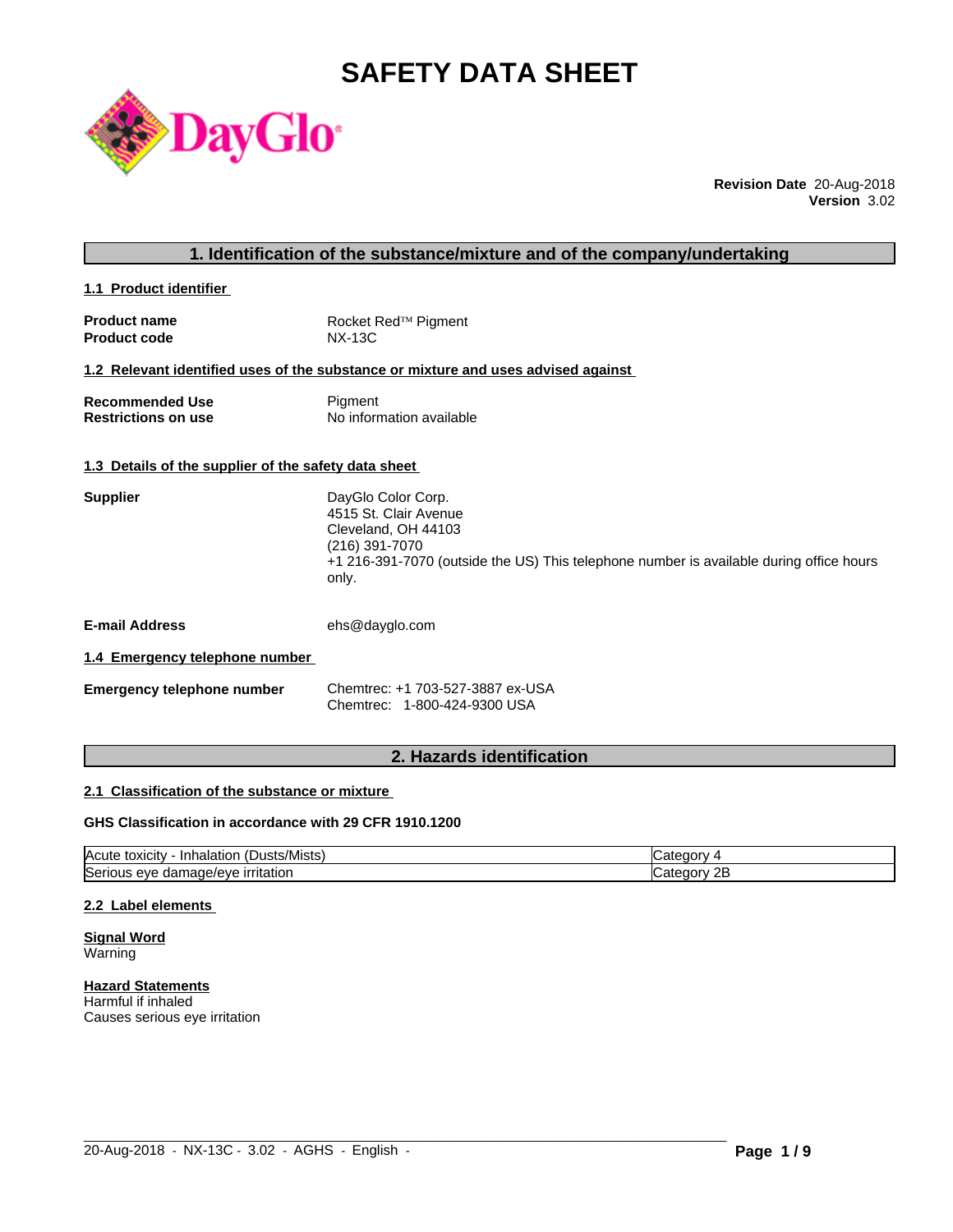

**Precautionary Statements - Prevention** Avoid breathing dust/fume/gas/mist/vapors/spray Use only outdoors or in a well-ventilated area Wear eye protection/ face protection

#### **Precautionary Statements - Response**

IF IN EYES: Rinse cautiously with water for several minutes. Remove contact lenses, if present and easy to do. Continue rinsing Immediately call a POISON CENTER or doctor IF INHALED: Remove person to fresh air and keep comfortable for breathing Call a POISON CENTER or doctor if you feel unwell

#### **2.3. Other Hazards Hazards not otherwise classified (HNOC)**

Not Applicable

#### **2.4 Other information**

Not Applicable

**Unknown Acute Toxicity**  $\langle 1\%$  of the mixture consists of ingredient(s) of unknown toxicity

# **3. Composition/Information on Ingredients**

# **Substance**

**Mixture**

| <b>Chemical Name</b>                                  | <b>CAS No.</b>             | n.<br>.<br>Weiaht-% |
|-------------------------------------------------------|----------------------------|---------------------|
| .<br>(tetrachlorozincate)<br>Basic<br>Violet<br>◡ ・・・ | 73398-89-7                 |                     |
| $-1.4$<br>. Basir i<br>Red<br>◡…                      | $3068 -$<br>$\sim$<br>-39- |                     |

The exact percentage (concentration) of composition has been withheld as a trade secret.

# **4. First aid measures**

# **4.1 Description of first-aid measures**

| <b>General advice</b>                                           | No information available.                                                                                                                                                                                               |  |  |
|-----------------------------------------------------------------|-------------------------------------------------------------------------------------------------------------------------------------------------------------------------------------------------------------------------|--|--|
| Eye contact                                                     | Immediately flush with plenty of water. After initial flushing, remove any contact lenses and<br>continue flushing for at least 15 minutes. Keep eye wide open while rinsing. If symptoms<br>persist, call a physician. |  |  |
| <b>Skin contact</b>                                             | Immediate medical attention is not required. Wash off with soap and water.                                                                                                                                              |  |  |
| <b>Inhalation</b>                                               | Immediate medical attention is not required. Move to fresh air.                                                                                                                                                         |  |  |
| Ingestion                                                       | Do NOT induce vomiting. Drink plenty of water. Consult a physician.                                                                                                                                                     |  |  |
| 4.2 Most important symptoms and effects, both acute and delayed |                                                                                                                                                                                                                         |  |  |
| <b>Symptoms</b>                                                 | See Section 2.2, Label Elements and/or Section 11, Toxicological effects.                                                                                                                                               |  |  |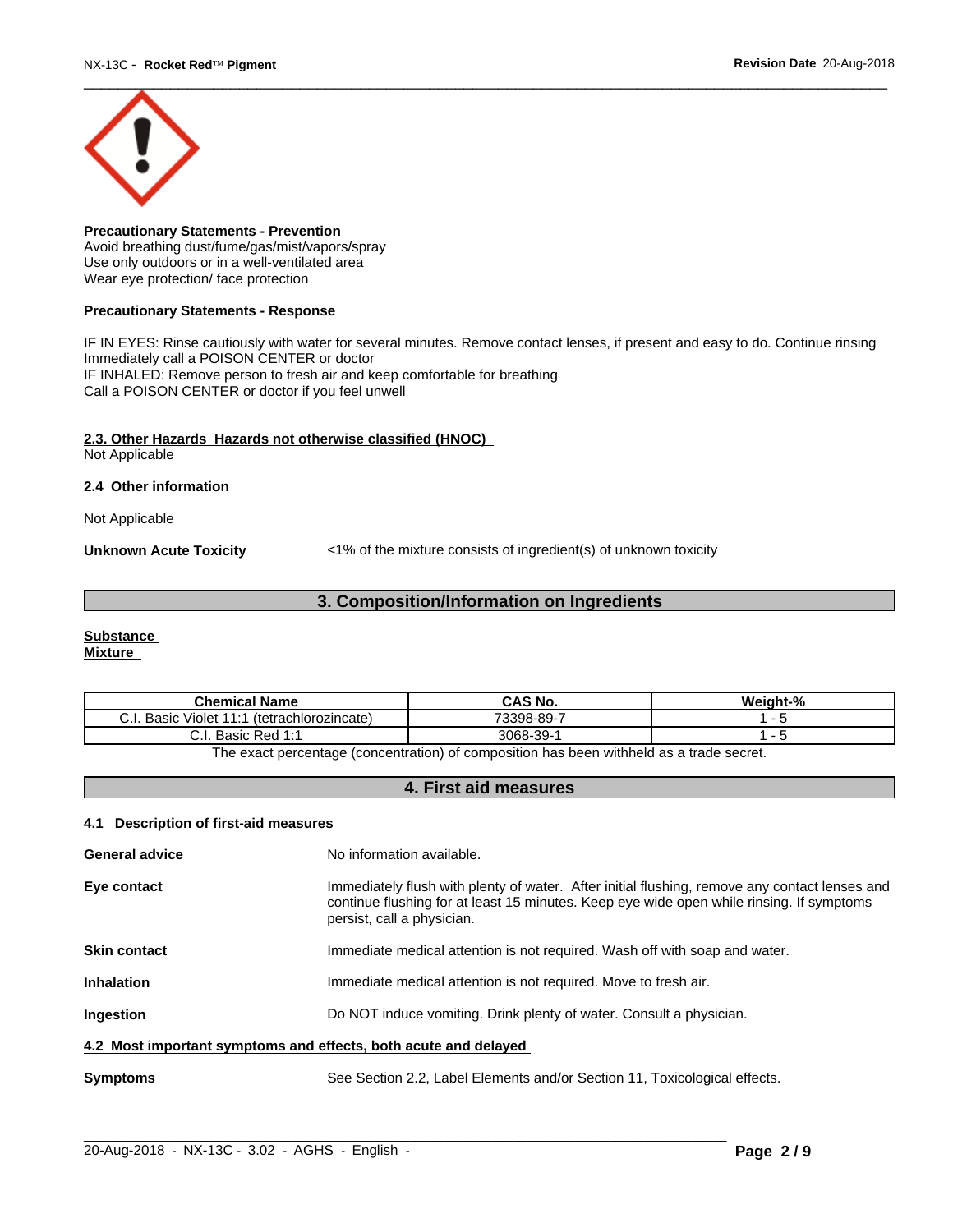# **4.3 Indication of any immediate medical attention and special treatment needed**

**Notes to physician** Treat symptomatically.

# **5. Fire-Fighting Measures**

#### **5.1 Extinguishing media**

#### **Suitable extinguishing media**

Use extinguishing measures that are appropriate to local circumstances and the surrounding environment.

**Unsuitable Extinguishing Media** None.

#### **5.2 Special hazards arising from the substance or mixture**

#### **Special Hazard**

None known based on information supplied.

**Hazardous Combustion Products** Carbon oxides. Nitrogen oxides (NOx).

#### **Explosion Data**

#### **Sensitivity to Mechanical Impact** None.

**Sensitivity to Static Discharge** Fine dust dispersed in air, in sufficient concentrations, and in the presence of an ignition source is a potential dust explosion hazard.

#### **5.3 Advice for firefighters**

As in any fire, wear self-contained breathing apparatus pressure-demand, MSHA/NIOSH (approved or equivalent) and full protective gear.

# **6. Accidental Release Measures**

#### **6.1 Personal precautions, protective equipment and emergency procedures**

Ensure adequate ventilation, especially in confined areas. Use personal protective equipment.

#### **6.2 Environmental precautions**

Dust deposits should not be allowed to accumulate on surfaces as these may form an explosive mixture if they are released into the atmosphere in sufficient concentration. Avoid dispersal of dust in the air (i.e., cleaning dusty surfaces with compressed air). Nonsparking tools should be used. Prevent product from entering drains.

#### **6.3 Methods and materials for containment and cleaning up**

| <b>Methods for Containment</b> | Prevent dust cloud. Cover powder spill with plastic sheet or tarp to minimize spreading.                                                                                                                                                                                                                                                                                                |
|--------------------------------|-----------------------------------------------------------------------------------------------------------------------------------------------------------------------------------------------------------------------------------------------------------------------------------------------------------------------------------------------------------------------------------------|
| Methods for cleaning up        | Avoid dust formation. Take precautionary measures against static discharges. Do not dry<br>sweep dust. Wet dust with water before sweeping or use a vacuum to collect dust. Use<br>personal protective equipment. Take up mechanically and collect in suitable container for<br>disposal. Prevent product from entering drains. Keep in suitable and closed containers for<br>disposal. |

### **7. Handling and storage**

#### **7.1 Precautions for safe handling**

Advice on safe handling **Avoid dust formation. Take precautionary measures against static discharges. Fine dust** dispersed in air may ignite. Wear personal protective equipment.

 $\_$  ,  $\_$  ,  $\_$  ,  $\_$  ,  $\_$  ,  $\_$  ,  $\_$  ,  $\_$  ,  $\_$  ,  $\_$  ,  $\_$  ,  $\_$  ,  $\_$  ,  $\_$  ,  $\_$  ,  $\_$  ,  $\_$  ,  $\_$  ,  $\_$  ,  $\_$  ,  $\_$  ,  $\_$  ,  $\_$  ,  $\_$  ,  $\_$  ,  $\_$  ,  $\_$  ,  $\_$  ,  $\_$  ,  $\_$  ,  $\_$  ,  $\_$  ,  $\_$  ,  $\_$  ,  $\_$  ,  $\_$  ,  $\_$  ,

**Hygiene measures** Handle in accordance with good industrial hygiene and safety practice.

**7.2 Conditions for safe storage, including any incompatibilities**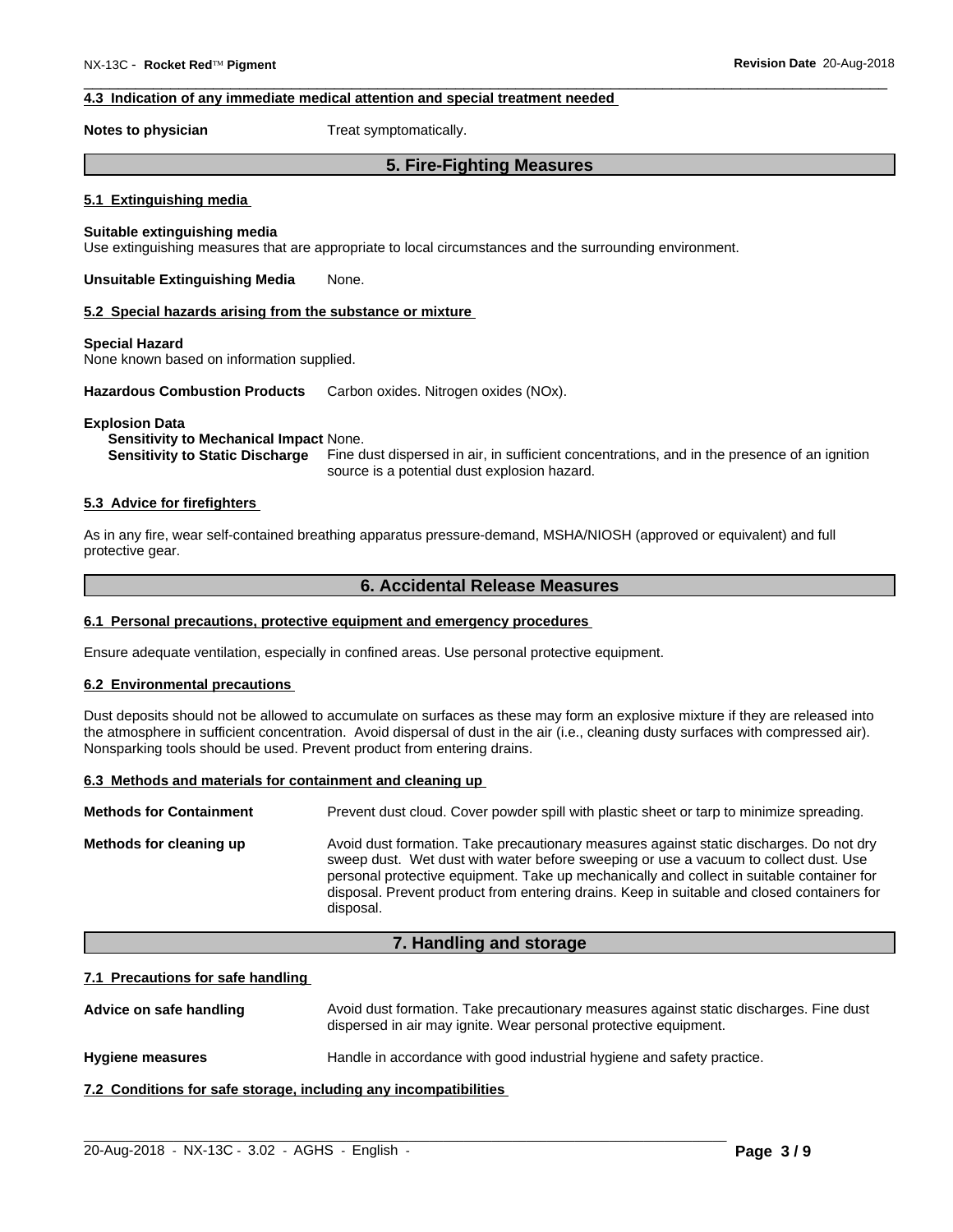# **Storage Conditions** Keep tightly closed in a dry and cool place.

**Materials to Avoid** No materials to be especially mentioned.

# **8. Exposure controls/personal protection**

# **8.1 Exposure Guidelines**

# **8.2 Appropriate engineering controls**

**Engineering Measures** Showers Eyewash stations Ventilation systems.

# **8.3 Individual protection measures, such as personal protective equipment**

| <b>Eye/Face Protection</b>    | Safety glasses with side-shields.                                                                              |
|-------------------------------|----------------------------------------------------------------------------------------------------------------|
| Skin and body protection      | Wear chemical resistant footwear and clothing such as gloves, an apron or a whole body<br>suit as appropriate. |
| <b>Respiratory protection</b> | . NIOSH/MSHA approved respiratory protection should be worn if exposure is anticipated.                        |
| <b>Hygiene measures</b>       | See section 7 for more information                                                                             |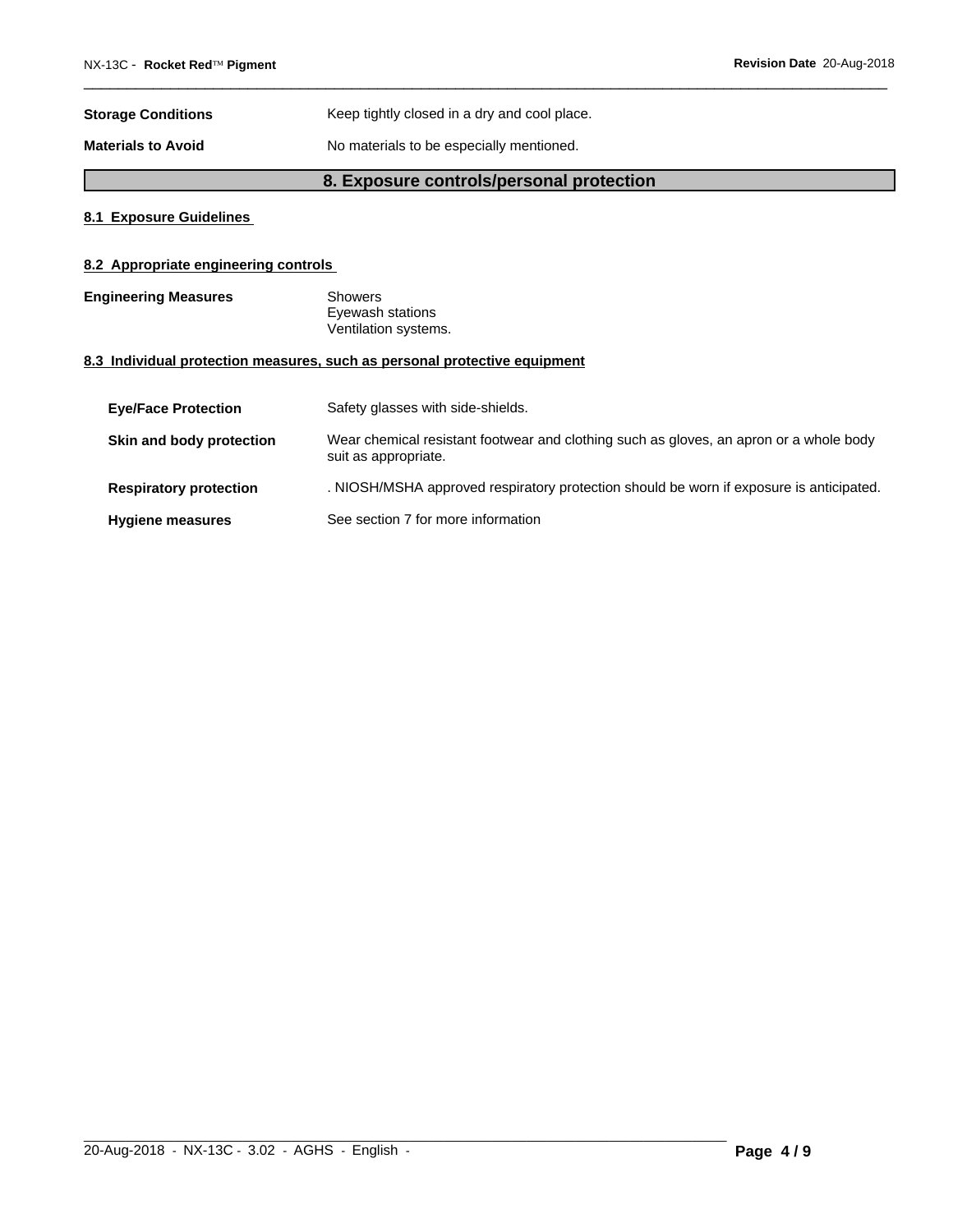# **9. Physical and chemical properties**

# **9.1 Information on basic physical and chemical properties**

| <b>Physical state</b>              | Solid              |                          |                          |
|------------------------------------|--------------------|--------------------------|--------------------------|
| Appearance                         | Powder             | Color                    | Red                      |
| Odor                               | Mild               | <b>Odor Threshold</b>    | No information available |
|                                    |                    |                          |                          |
| <b>Property</b>                    | Values             | Remarks • Methods        |                          |
| рH                                 |                    | No information available |                          |
| <b>Melting/freezing point</b>      |                    | No information available |                          |
| <b>Boiling point/boiling range</b> |                    | No information available |                          |
| <b>Flash Point</b>                 |                    | No information available |                          |
| <b>Evaporation rate</b>            |                    | No information available |                          |
| Flammability (solid, gas)          |                    | No information available |                          |
| <b>Flammability Limits in Air</b>  |                    |                          |                          |
| upper flammability limit           |                    | No information available |                          |
| lower flammability limit           |                    | No information available |                          |
| Vapor pressure                     |                    | No information available |                          |
| Vapor density                      |                    | No information available |                          |
| <b>Specific Gravity</b>            | 1.20               |                          |                          |
| <b>Water solubility</b>            | Insoluble in water |                          |                          |
| Solubility in other solvents       |                    | No information available |                          |
| <b>Partition coefficient</b>       |                    | No information available |                          |
| <b>Autoignition temperature</b>    |                    | No information available |                          |
| <b>Decomposition temperature</b>   |                    | No information available |                          |
| <b>Viscosity, kinematic</b>        |                    | No information available |                          |
| Viscosity, dynamic                 |                    | No information available |                          |
| <b>Explosive properties</b>        |                    | No information available |                          |
| <b>Oxidizing Properties</b>        |                    | No information available |                          |
| 9.2 Other information              |                    |                          |                          |

# **Volatile organic compounds (VOC)** None **content**

# **10. Stability and Reactivity**

 $\_$  ,  $\_$  ,  $\_$  ,  $\_$  ,  $\_$  ,  $\_$  ,  $\_$  ,  $\_$  ,  $\_$  ,  $\_$  ,  $\_$  ,  $\_$  ,  $\_$  ,  $\_$  ,  $\_$  ,  $\_$  ,  $\_$  ,  $\_$  ,  $\_$  ,  $\_$  ,  $\_$  ,  $\_$  ,  $\_$  ,  $\_$  ,  $\_$  ,  $\_$  ,  $\_$  ,  $\_$  ,  $\_$  ,  $\_$  ,  $\_$  ,  $\_$  ,  $\_$  ,  $\_$  ,  $\_$  ,  $\_$  ,  $\_$  ,

#### **10.1 Reactivity**

No dangerous reaction known under conditions of normal use

# **10.2 Chemical stability**

Stable

#### **10.3 Possibility of hazardous reactions**

None under normal processing.

#### **10.4 Conditions to Avoid**

Dust formation. Take precautionary measures against static discharges.

#### **10.5 Incompatible Materials**

None known based on information supplied.

#### **10.6 Hazardous Decomposition Products**

None known based on information supplied.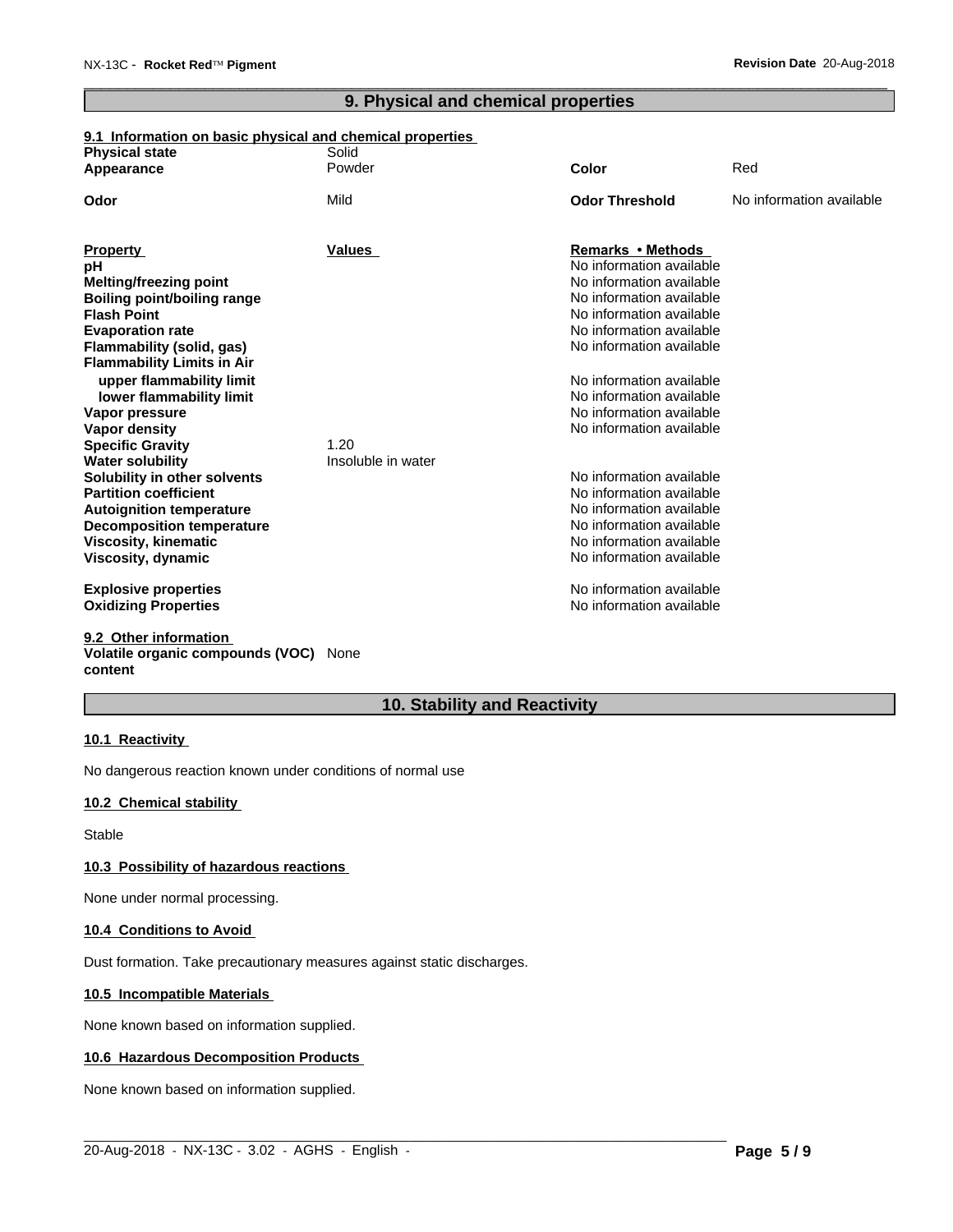# **11. Toxicological information**

# **11.1 Acute toxicity**

#### **Numerical measures of toxicity: Product Information**

#### **The following values are calculated based on chapter 3.1 of the GHS document**

| Unknown Acute Toxicity  | $\langle 1\%$ of the mixture consists of ingredient(s) of unknown toxicity |
|-------------------------|----------------------------------------------------------------------------|
| Oral LD50               | 10,728.00 mg/kg                                                            |
| <b>LC50 (Dust/Mist)</b> | $3.11 \text{ mq/l}$                                                        |

# **Numerical measures of toxicity: Component Information**

| <b>Chemical Name</b>   | LD50 Oral          | <b>LD50 Dermal</b>       | <b>LC50 Inhalation</b>          |
|------------------------|--------------------|--------------------------|---------------------------------|
| C.I. Basic Violet 11:1 | 220 mg/kg (Rat)    | $\overline{\phantom{0}}$ | $0.83$ mg/l (4 hour)            |
| (tetrachlorozincate)   |                    |                          |                                 |
| 73398-89-7             |                    |                          |                                 |
| C.I. Basic Red 1:1     | (Rat)<br>449 mg/kg | 2,500 mg/kg (rat)        | $0.05 \,\mathrm{mg}/I$ (4 hour) |
| 3068-39-1              |                    |                          |                                 |

 $\_$  ,  $\_$  ,  $\_$  ,  $\_$  ,  $\_$  ,  $\_$  ,  $\_$  ,  $\_$  ,  $\_$  ,  $\_$  ,  $\_$  ,  $\_$  ,  $\_$  ,  $\_$  ,  $\_$  ,  $\_$  ,  $\_$  ,  $\_$  ,  $\_$  ,  $\_$  ,  $\_$  ,  $\_$  ,  $\_$  ,  $\_$  ,  $\_$  ,  $\_$  ,  $\_$  ,  $\_$  ,  $\_$  ,  $\_$  ,  $\_$  ,  $\_$  ,  $\_$  ,  $\_$  ,  $\_$  ,  $\_$  ,  $\_$  ,

#### **11.2 Information on toxicologicaleffects**

#### **Skin corrosion/irritation**

Product Information • May cause irritation Component Information • No information available

#### **Serious eye damage/eye irritation**

Product Information • Irritating to eyes

Component Information

• No information available

#### **Respiratory or skin sensitization**

Product Information

• May be harmful if inhaled

Component Information

• No information available

#### **Germ cell mutagenicity**

Product Information • No information available Component Information • No information available

#### **Carcinogenicity**

Product Information • Contains no ingredient listed as a carcinogen Component Information • No information available

#### **Reproductive toxicity**

Product Information • No information available Component Information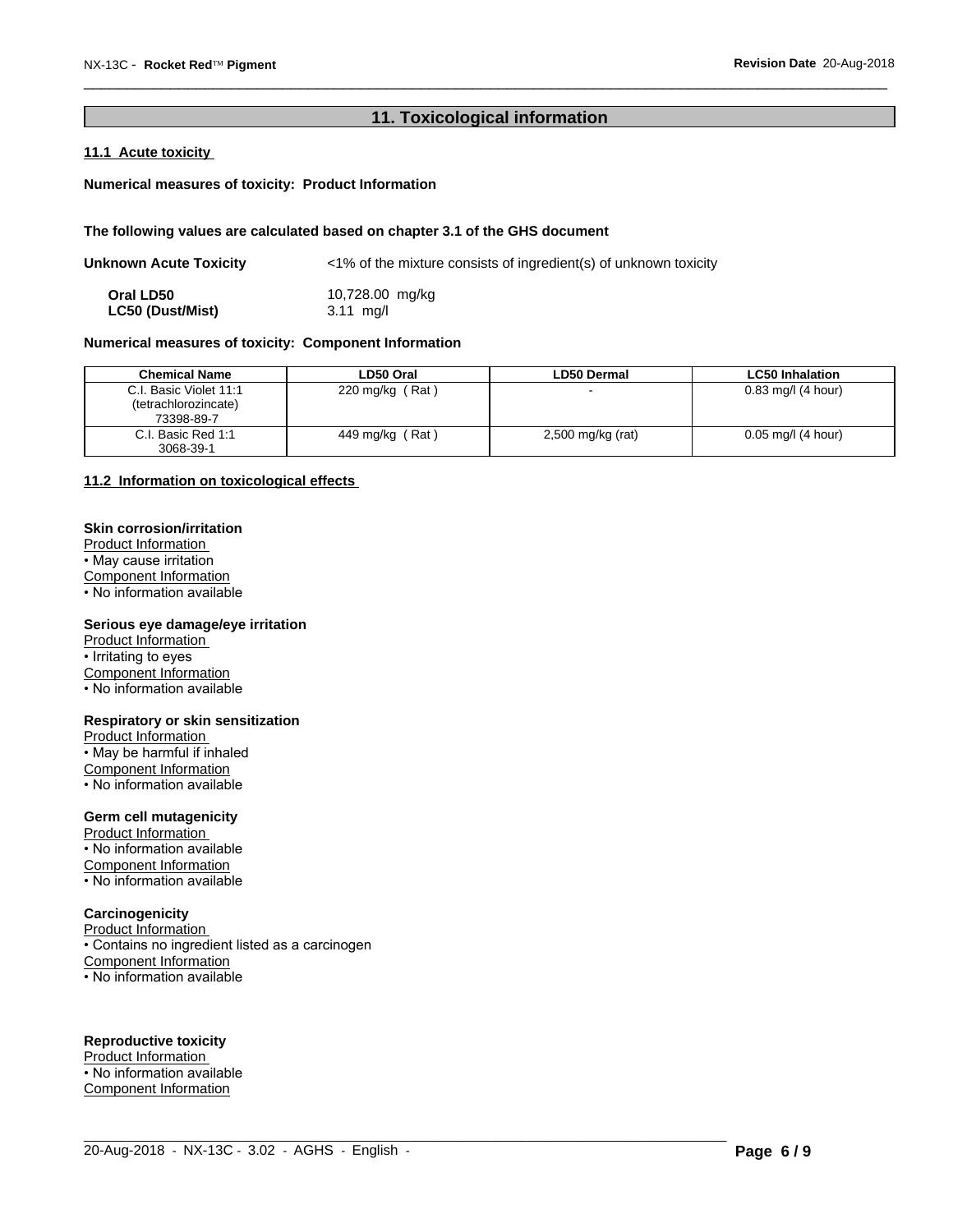• No information available

**STOT - single exposure** No information available

#### **STOT - repeated exposure**

• No known effect

#### **Other adverse effects**

Product Information • No information available Component Information • No information available

**Aspiration hazard** Product Information • No information available Component Information • No information available

# **12. Ecological information**

#### **12.1 Toxicity**

**Ecotoxicity No information available** 

 $<$  1 % of the mixture consists of components(s) of unknown hazards to the aquatic environment

#### **Ecotoxicity effects**

# **12.2 Persistence and degradability**

No information available.

#### **12.3 Bioaccumulative potential**

Discharge into the environment must be avoided

# **12.4 Mobility in soil**

No information available.

#### **12.5 Other adverse effects**

No information available

# **13. Disposal Considerations**

#### **13.1 Waste treatment methods**

Dispose of in accordance with federal, state, and local regulations.

# **14. Transport Information**

 $\_$  ,  $\_$  ,  $\_$  ,  $\_$  ,  $\_$  ,  $\_$  ,  $\_$  ,  $\_$  ,  $\_$  ,  $\_$  ,  $\_$  ,  $\_$  ,  $\_$  ,  $\_$  ,  $\_$  ,  $\_$  ,  $\_$  ,  $\_$  ,  $\_$  ,  $\_$  ,  $\_$  ,  $\_$  ,  $\_$  ,  $\_$  ,  $\_$  ,  $\_$  ,  $\_$  ,  $\_$  ,  $\_$  ,  $\_$  ,  $\_$  ,  $\_$  ,  $\_$  ,  $\_$  ,  $\_$  ,  $\_$  ,  $\_$  ,

| <b>DOT</b> | Not regulated |
|------------|---------------|
| <b>MEX</b> | Not regulated |

**IMDG** Not regulated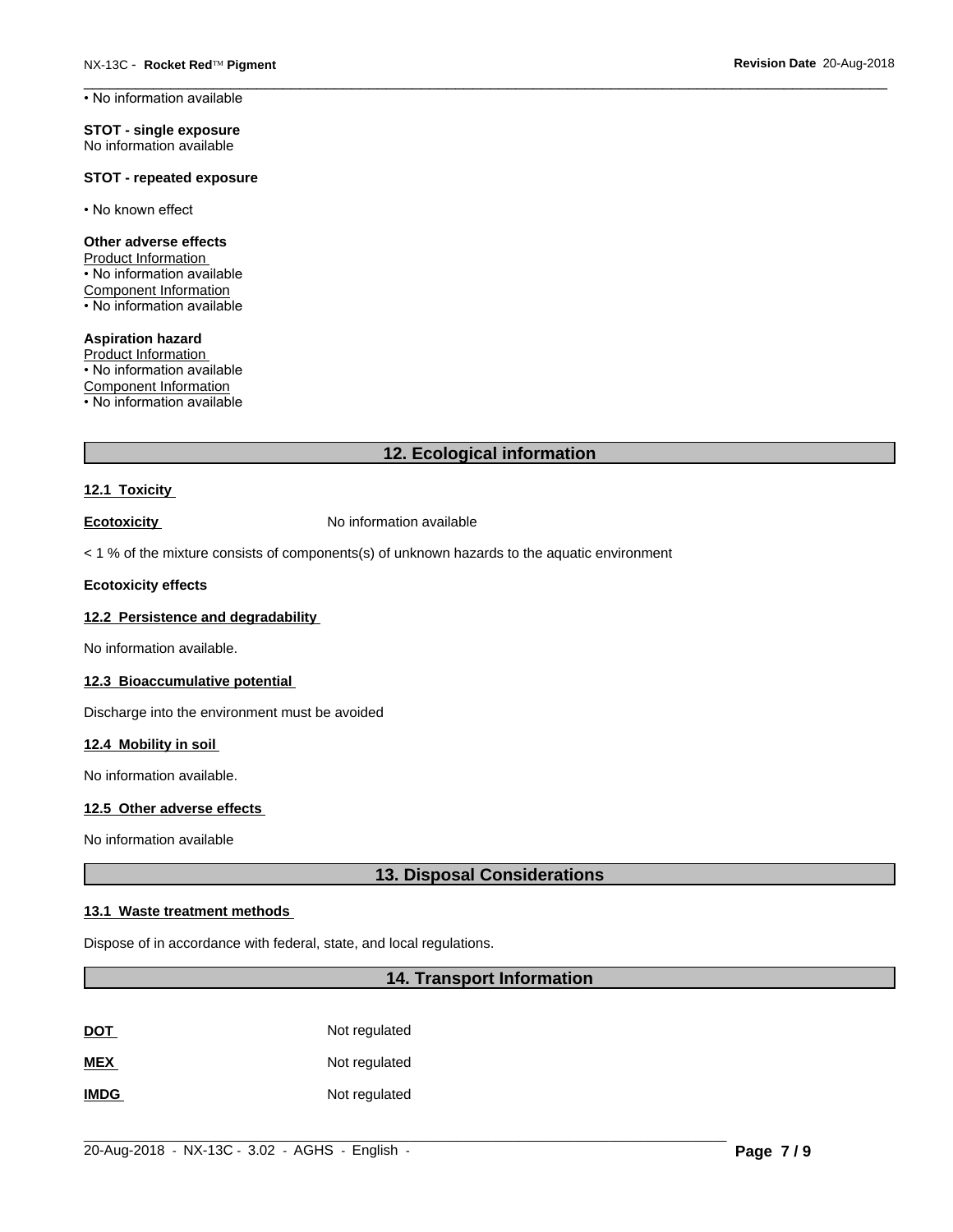| Proper shipping name    | UN3077 - Environmentally hazardous substance, solid, n.o.s |
|-------------------------|------------------------------------------------------------|
| <b>Hazard class</b>     | 9                                                          |
| UN                      | 3077                                                       |
| <b>Packing Group</b>    | Ш                                                          |
| <b>Marine pollutant</b> | Yes                                                        |
| IATA                    | Not regulated                                              |
| UN                      | 3077                                                       |
| Proper shipping name    | Environmentally hazardous substance, solid, n.o.s, UN 3077 |
| <b>Hazard class</b>     | 9                                                          |
| <b>Packing Group</b>    | Ш                                                          |

# **15. Regulatory information**

#### **15.1 International Inventories**

| TSCA                 | Complies |  |
|----------------------|----------|--|
| DSL                  |          |  |
| <b>EINECS/ELINCS</b> | Complies |  |
| <b>ENCS</b>          | -        |  |
| <b>IECSC</b>         |          |  |
| <b>KECL</b>          |          |  |
| <b>PICCS</b>         |          |  |
| AICS                 | Complies |  |
| <b>NZIoC</b>         | -        |  |

 **TSCA** - United States Toxic Substances Control Act Section 8(b) Inventory

 **DSL** - Canadian Domestic Substances List

 **EINECS/ELINCS** - European Inventory of Existing Chemical Substances/European List of Notified Chemical Substances

 **PICCS** - Philippines Inventory of Chemicals and Chemical Substances

 **ENCS** - Japan Existing and New Chemical Substances

 **IECSC** - China Inventory of Existing Chemical Substances

 **KECL** - Korean Existing and Evaluated Chemical Substances

 **PICCS** - Philippines Inventory of Chemicals and Chemical Substances

 **AICS** - Australian Inventory of Chemical Substances

 **NZIoC** - New Zealand Inventory of Chemicals

#### **15.2 U.S. Federal Regulations**

#### **SARA 313**

Section 313 of Title III of the Superfund Amendments and Reauthorization Act of 1986 (SARA). This product contains a chemical or chemicals which are subject to the reporting requirements of the Act and Title 40 of the Code of Federal Regulations, Part 372:

| <b>Chemical Name</b>                                      | <b>SARA 313 - Threshold Values %</b> | Weight-%   |
|-----------------------------------------------------------|--------------------------------------|------------|
| Resin (Zinc Compound)                                     |                                      | $90 - 100$ |
| C.I. Basic Violet 11:1 (tetrachlorozincate)<br>73398-89-7 | .u                                   |            |

#### **15.3 Pesticide Information**

Not applicable

#### **15.4 U.S. State Regulations**

#### **California Proposition 65**

This product contains the following Proposition 65 chemicals:

| 'rop. 65<br>:alito<br>ше |
|--------------------------|
| Carcinogen               |
|                          |

# **16. Other information**